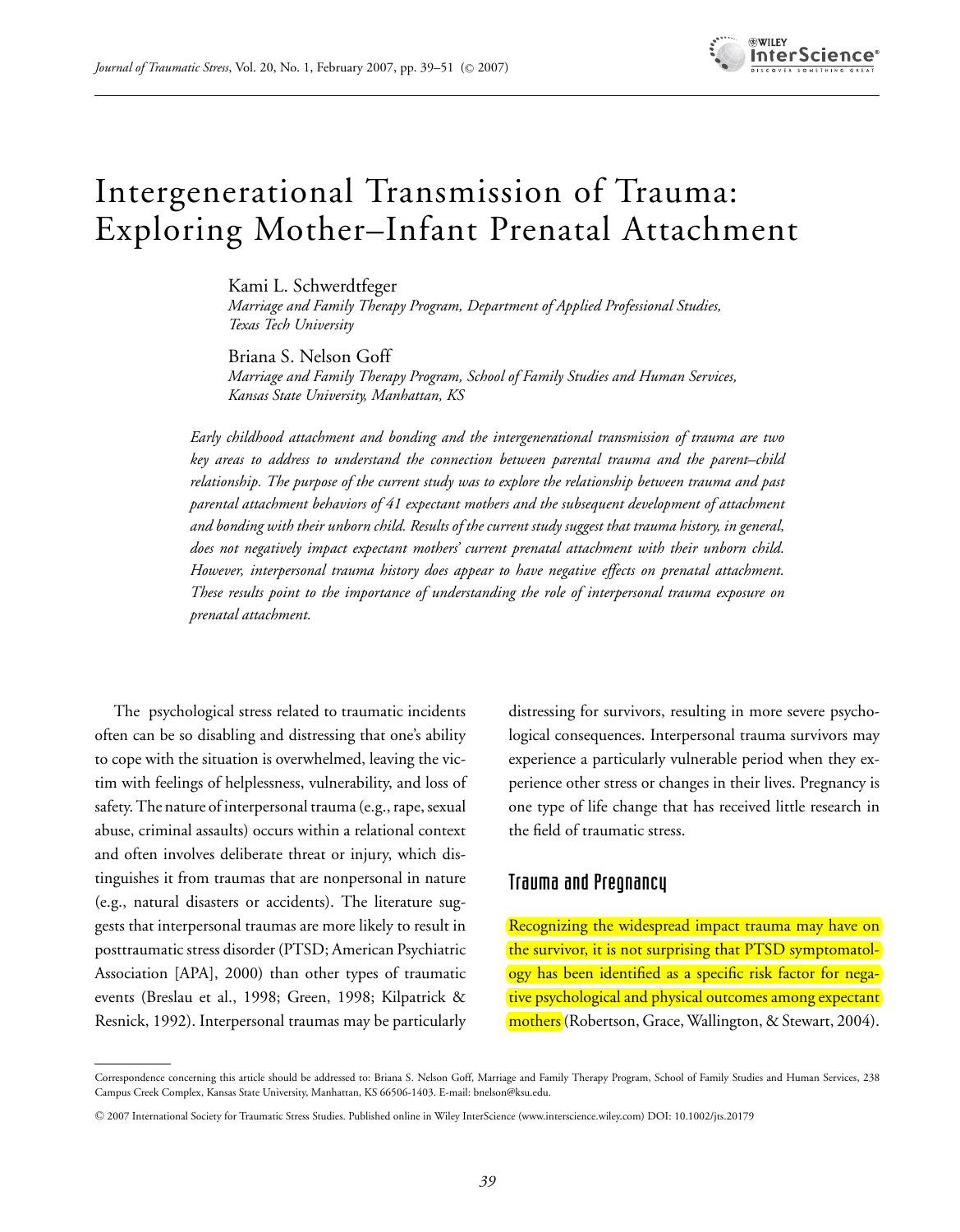However, research that includes pregnant participants is limited, possibly because additional protections for conducting research with pregnant women are required by the Office for Human Research Protections (U.S. Department of Health and Human Services, 2005). The additional potential risk that could occur when directly assessing the psychological effects of trauma on pregnant women is a risk some institutional review boards (IRBs) may avoid (see Schwerdtfeger, 2004, for a description of the ethical issues of conducting trauma research with pregnant women).

In one of the few studies to date investigating the prevalence, risk factors, and treatment of PTSD among pregnant women, Loveland Cook et al. (2004) reported that 7.7% of the 744 pregnant women surveyed met diagnostic criteria for PTSD (APA, 1994). Comorbid disorders were common among their participants, with results suggesting that women with PTSD were five times more likely to have a major depressive episode and three times more likely to have a generalized anxiety disorder. Loveland Cook et al. reported that the major risk factor for PTSD among pregnant women included a history of maternal separation from children for 6 or more months and exposure to multiple traumas. In a qualitative study of 15 pregnant women diagnosed with PTSD, Seng, Low, Sparbel, and Killion (2004) examined participants' responses describing PTSD symptoms during pregnancy. Core symptoms of PTSD, substance abuse, somatization, dissociation, suicidality, and eating disorders were described in the interviews.

The exposure of pregnant women to psychological trauma presents unique research and theoretical questions, particularly related to the impact the traumatic event may have (e.g., if it occurs during the pregnancy) or the impact PTSD or other symptoms (e.g., resulting from a previous traumatic event) may have on the developing child. Two theoretical explanations describe the potential effects a mother's previous trauma could have on her unborn child: intergenerational transmission of trauma and parental attachment.

*Intergenerational transmission of trauma*. One potential explanation for the vulnerability of pregnant women

with a trauma history is the theory of intergenerational transmission of trauma, which hypothesizes that trauma and its impact will be passed between generations. Posttraumatic stress disorder symptoms may negatively affect a trauma survivor's ability to maintain relationships with family members. The research in this area suggests that traumatized adults may be emotionally or functionally (or both) unavailable for their infant, increasing the likelihood of enhanced symptomatology within the child (Walker, 1999). Parents with a trauma history may "pass on" their trauma symptoms or reactions to their children, either through the children's direct exposure to the parents' symptoms or through the parents' potentially traumatizing (e.g., abusive) behavior. Additionally, depression, anxiety, psychosomatic problems, aggression, guilt, and related issues may be common in the children of trauma survivors (Felsen, 1998). These findings suggest the complexity of understanding the effects of trauma that may impact family members across generations.

The phenomenon of intergenerational transmission of trauma during infancy has been well documented in clinical reports within the infant mental health field. Fraiberg, Adelson, and Shapiro's (1975) groundbreaking work, *Ghosts in the Nursery,* described how past traumatic experiences may compromise a parent's ability to offer adequate physical and emotional caregiving. Fraiberg and colleagues suggested that specific vulnerabilities, such as the trauma of domestic violence or abandonment, may limit a mother's ability to understand and respond sensitively to her infant, resulting in the repetition of her own painful past. Disturbances in the caregiver–child relationship have been associated with the maternal perception of the "child-as-threat" (Schechter et al., 2004, p. 321). This may be related to the frightened and frightening behaviors that may often be exhibited by the traumatized caregiver (Lyons-Ruth & Block, 1996; Main & Hesse, 1990; Schechter, Brunelli, Cunningham, Brown, & Baca, 2002; Steele, Steele, & Fonagy, 1996).

More recently, research has begun to explore the biological risk factors associated with maternal trauma exposure and PTSD during pregnancy. Research focusing on biological factors has found reduced cortisol levels among adults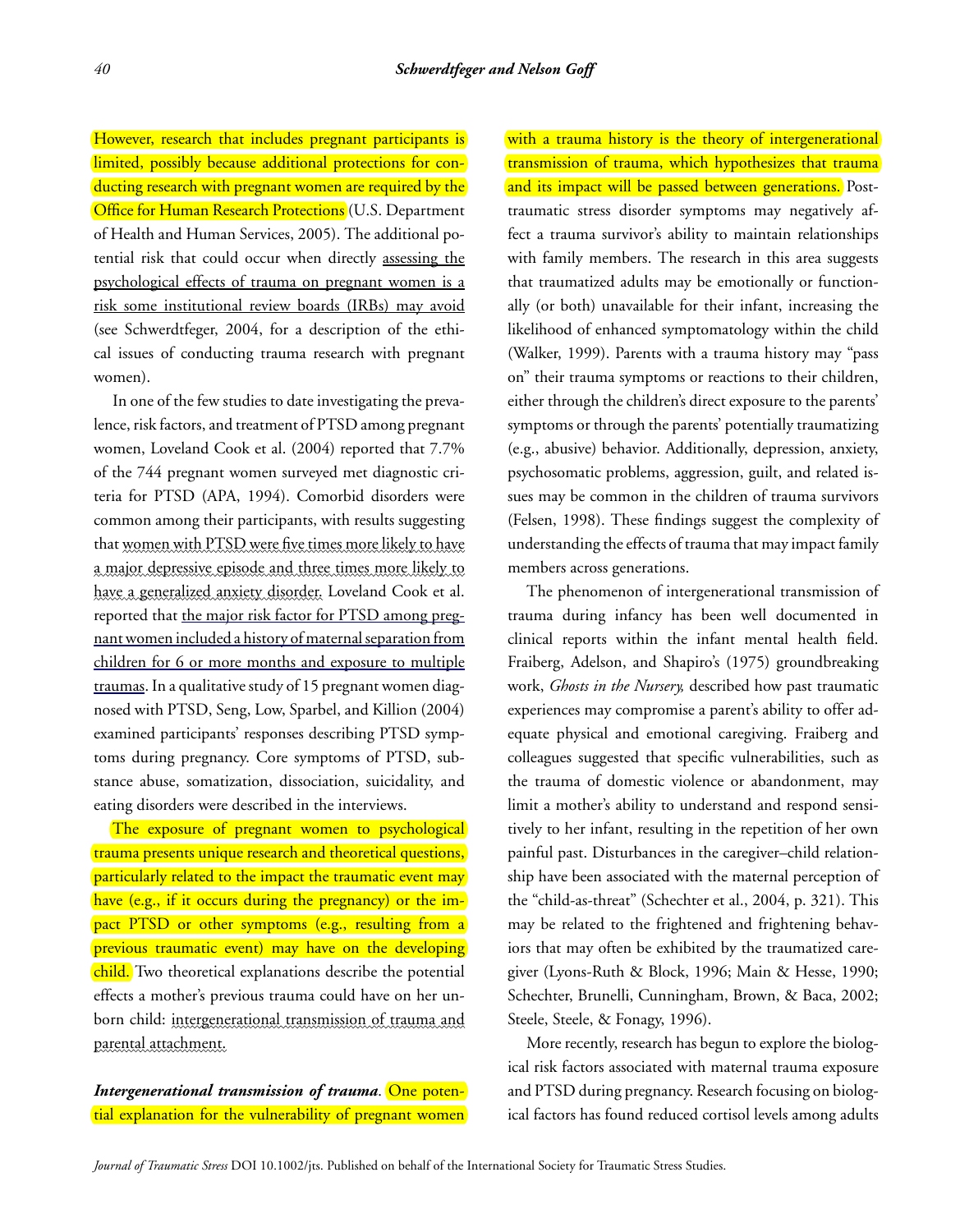with PTSD (Yehuda, 2002). Although neurobiological research focusing on infants and children is less advanced, findings from a recent study of mothers and infants suggest a connection between maternal trauma exposure and PTSD symptomatology during pregnancy and an infant's low cortisol levels (Yehuda et al., 2005).

*Parental attachment*. A central element in understanding the development and effects of PTSD in young children may lie in the infant–caregiver relationship. As described within Bowlby's (1969) theory of attachment, the initial relationship that exists between the infant and caregiver serves as the foundation for an infant's mental health. Research in the area of attachment has concluded that adult patterns are empirically correlated with infant patterns (e.g., a dismissing parent tends to have an avoidant infant). Ricks (1985) documented that mothers' self-reported memories of parental acceptance and encouragement for independence during childhood predicted their infant's attachment security. Further, Steele et al. (1996) found that the quality of attachment that expectant mothers and fathers reported with their own parents, when measured during the third trimester of pregnancy, predicted the development of attachment between each expectant parent and the infant when the infant was one year of age.

The current literature suggests a link between early attachment and the intergenerational transmission of trauma symptoms. Recent research exploring the intergenerational effect of PTSD and trauma exposure specifically suggests a relationship between maternal trauma exposure and trauma symptoms and maternal representations assessed prenatally. Research has shown that these early maternal mental representations of the caregiver relationship have an effect on a mother's experience of the relationship with her infant, which ultimately influences how she may interact with and become attached to her child (Aber, Belsky, Slade, & Crnic, 1999; Ammaniti, 1991; Benoit, Parker, & Zeanah, 1997; Huth-Bocks, Levendosky, & Bogat, 2002; Huth-Bocks, Levendosky, Bogat, & von Eye, 2004).

Recognizing this developing connection, researchers and clinicians need to assess parental trauma history, particularly around the time of the infant's birth, to understand and prevent the potential transmission of trauma symptoms between parents and infants. Although limited, current literature has revealed links between maternal traumatic stress during the prenatal period and long-term impact on the unborn child. Much research is still needed to explore and explain the processes through which these links occur.

The purpose of the current study was to explore the unique relationship between the trauma history and symptomatology of expectant mothers and the subsequent development of attachment and bonding to their unborn child. The study represents a preliminary effort to understand the possible intergenerational transmission of trauma by examining the impact of past trauma, PTSD symptomatology, and past parental attachment behaviors on an expectant mother's development of attachment and bonding toward her unborn child.

Based on the current literature, the hypotheses tested in this study were as follows:

- 1. Past trauma history and past parental attachment behaviors of parents or caregivers will predict expectant mothers' current trauma symptoms.
- 2. Past trauma history and past parental attachment behaviors of parents or caregivers will predict expectant mothers' current prenatal attachment development with the unborn child.
- 3. Expectant mothers who report a history of interpersonal trauma will report higher trauma symptoms and lower prenatal attachment and bonding development with their unborn child than expectant mothers who report no history of interpersonal trauma.
- 4. Expectant mothers who report a history of interpersonal trauma will report lower parental caring and higher parental overprotection from their parents or caregivers than expectant mothers who report no history of interpersonal trauma.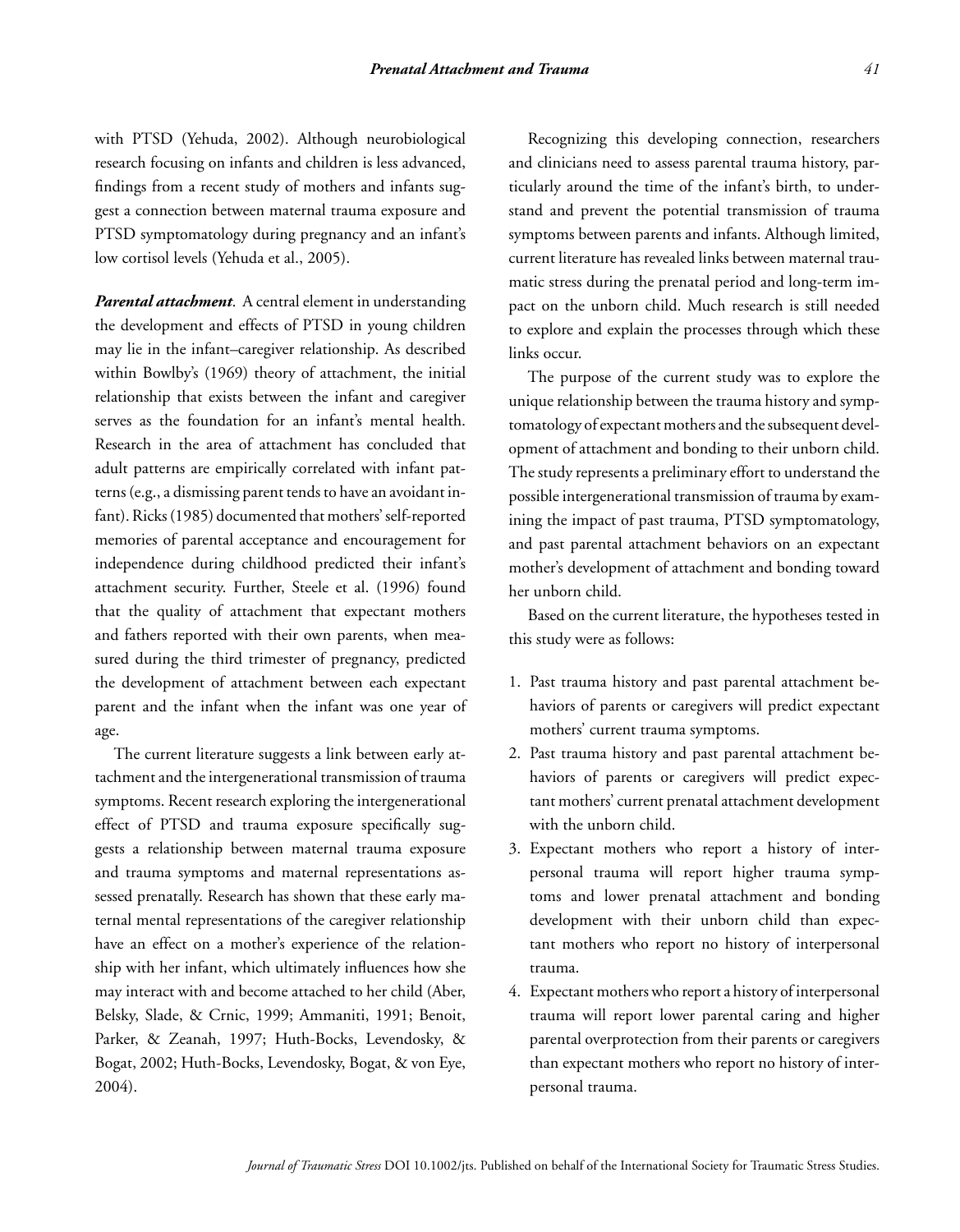## METHOD

#### Participants

The sample for the current study was assembled over a 3-month period. Research participants were pregnant women seeking prenatal health care at a county health department in the Midwest. This clinic served primarily lower socioeconomic status individuals and families. Criteria for inclusion were that the expectant mother be at least 18 years of age and in the second or third trimester of pregnancy. Of 51 potential participants recruited, a total volunteer sample of 41 women completed the study (response rate  $= 80\%$ ), 9 declined participation in the study, and one was not eligible to participate due to not meeting the minimum age requirement. Typical reasons for refusal included time and schedule restraints. No participants chose to end the research protocol before completion.

Demographic data revealed that the average age of participants was 22.9 ( $SD = 3.77$ ), with a range of 18 to 33 years. Of the 41 participants,  $48.8\%$  ( $n = 20$ ) were dating or single, 22%  $(n = 9)$  were married, 22%  $(n = 9)$  were living with a significant other, and 7.3% (*n* = 3) were divorced. Participants were predominantly White  $(n = 22)$ , 53.7%) or African American (*n* = 10, 24.4%). Total annual gross family income for participants ranged from below \$9,999 to \$59,999, with a majority below \$19,999  $(n=31, 75.6\%)$ . In reporting their highest educational level completed, 78.1%  $(n=32)$  reported having at least a high school degree, while  $36.6\%$  ( $n = 15$ ) were currently unemployed,  $26.8\%$  ( $n = 11$ ) were employed fulltime, and  $17.1\%$  ( $n = 7$ ) were employed part-time. Participants ranged from 12 to 41 weeks in their pregnancies. Nineteen (46.3%) participants reported that it was their first pregnancy. A majority of participants reported that the current pregnancy was unplanned  $(n = 35, 85.4\%)$ .

#### Measures

*Traumatic Events Questionnaire*. Within the current study, trauma experience was measured using the Traumatic Events Questionnaire (TEQ; Vrana & Lauterbach,

1994). The TEQ assesses experiences with nine specific types of traumatic events (accidents, natural disasters, crime, child abuse, rape, adult abusive experiences, witnessing the death/mutilation of someone, being in a dangerous/ life threatening situation, receiving news of the unexpected or sudden death of a loved one) reported in the *Diagnostic and Statistical Manual of Mental Disorders, Third Edition, Revised* (*DSM-III-R*; APA, 1987) and the empirical literature as having the potential to elicit posttraumatic stress disorder symptoms. In addition, two residual categories were included, allowing respondents to report any other very traumatic event not listed and other events that they consider most traumatic. For the current study, only the specific event questions were included; follow-up questions for each affirmative answer, which are in the original TEQ version, were not included. To obtain a trauma exposure score, the total number of events the participant reported experiencing was summed.

*Trauma Symptom Checklist-40*. The Trauma Symptom Checklist-40 (TSC-40; Briere, 1996) is a 40-item self-report research measure assessing symptomatology of adults resulting from childhood or adult traumatic experiences. The instrument consists of six subscales: anxiety, depression, dissociation, sexual abuse trauma index, sexual problems, and sleep disturbance. Sample symptoms from the subscales included tension, sadness, low sex drive, feeling that things are unreal, and insomnia. Responses to each symptom item were rated on a 4-point Likert scale indicating the frequency of occurrence ranging from 0 (*never*) to 3 (*often*). Reliability of the TSC-40 was adequate, with alphas for the full scale averaging .89 to .91, and subscale alphas ranging from .66 to .77 (Briere, 1996). For the current study, an alpha of .89 resulted for the full scale TSC-40.

*Parental Bonding Instrument*. The Parental Bonding Instrument (PBI; Parker, Tupling, & Brown, 1979) is a 25 item instrument that assesses the quality of the parent– child relationship during childhood. Designed to measure parental behaviors and attitudes from the perspective of the adult child, the PBI scale consists of two subscales: caring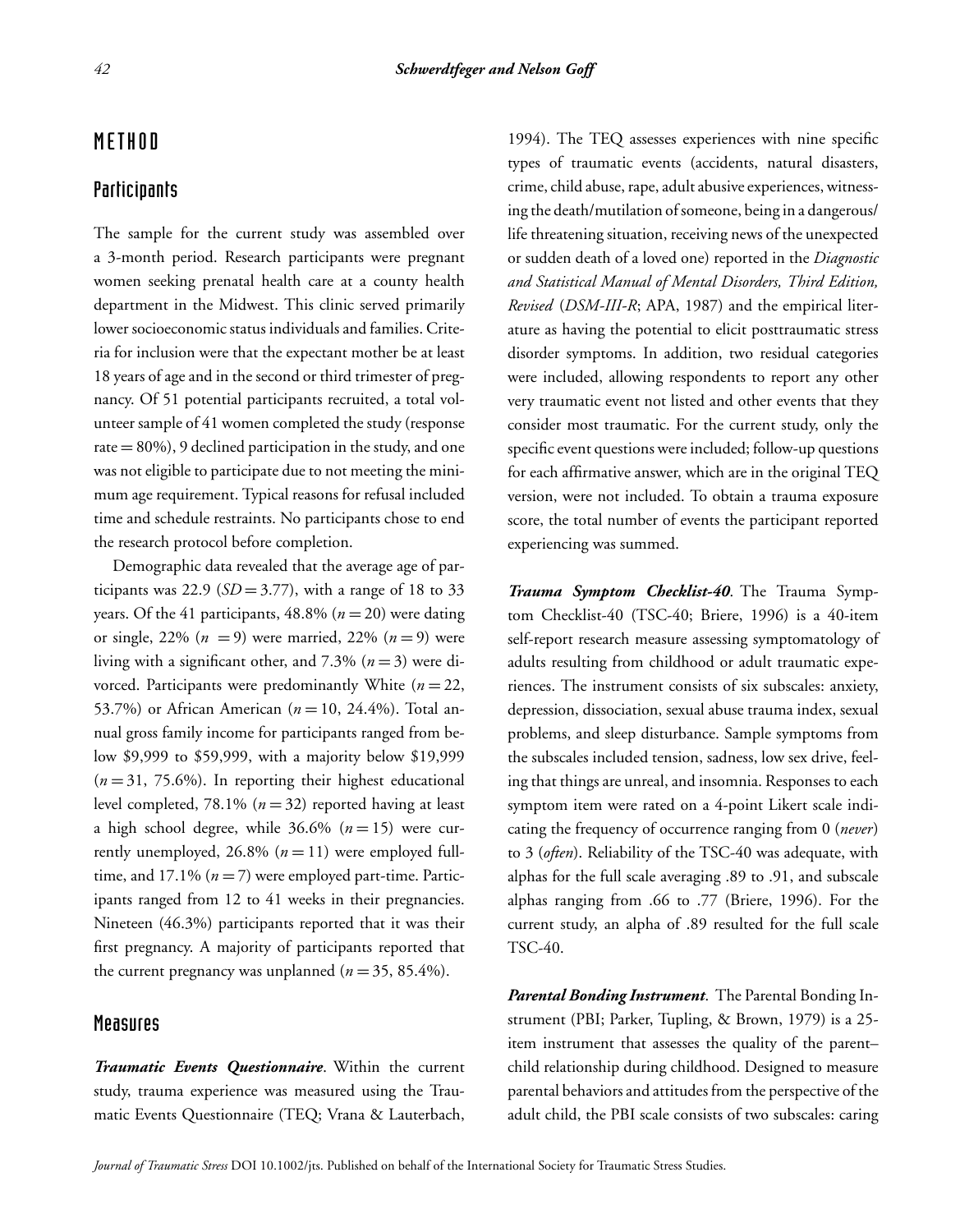and overprotection. The caring subscale examines the dimension of care/involvement versus indifference or rejection, whereas, the overprotection subscale examines the dimension of control/intrusion versus encouragement of independence. Measures were designed to be completed separately for both mother and father. Responses were scored on a 4-point Likert scale, ranging from 0 (*very like*) to 3 (*very unlike*). Maximum scores were 36 for the care (expression of affection) subscale and 39 for the overprotection (encouragement or suppression of the child's exploration of the environment) subscale. Using the subscale scores, parents may be effectively assigned to one of four quadrants (i.e., optimal parenting = high care and low overprotection; affectionate constraint = high care and high overprotection; affectionless control = low care and high overprotection; and neglectful parenting = low care and low overprotection). Assignment to high or low categories are based on the following cut-off scores: for mothers, a care score of 27.0 and an overprotection score of 13.5; for fathers, a care score of 24.0 and an overprotection score of 12.5. For both mothers and fathers, higher scores on the care subscale and lower scores on the overprotection subscale are considered optimal.

Several studies have been performed to determine the reliability of the PBI, resulting in Pearson correlation coefficients ranging from .76 to .88 for the care dimension and .63 to .74 for the overprotection dimension. The PBI has been shown to have satisfactory construct and convergent validity (Parker, 1983). The PBI was included in this study to gain an understanding of specific parental behaviors and attitudes displayed by the parents or caregivers of each participant. The PBI had adequate reliability within the current study with alphas of .96 on the care subscale for fathers and mothers and .77 and .82 for fathers' and mothers' overprotection subscale, respectively.

*Maternal Antenatal Attachment Scale*. Cranley (1981) defined prenatal attachment as "the extent to which women engage in behaviors that represent affiliation and interaction with their unborn child" (p. 282). For the purpose of this study, prenatal attachment was defined as "the unique,

affectionate relationship that develops between a woman and her fetus" (Muller, 1993, p. 11). Expectant mother's self-report on prenatal attachment scales has been found to predict subsequent attachment behaviors once the child is born (Benoit et al., 1997; Condon & Corkindale, 1997). Thus, prenatal attachment is considered an indicator for potential transmission of trauma symptomatology between the mother and her child.

To assess prenatal attachment, the Maternal Antenatal Attachment Scale (MAAS; Condon, 1993) was administered. The MAAS is a questionnaire designed to assess the mother's attachment with the unborn child during pregnancy. The measure consists of 19 items evaluating the quality of attachment and time spent in attachment mode on a 5-point Likert scale, with phrase variability between items. Specific items assess maternal attitudes and emotions regarding the unborn child, mental representations of the unborn child, as well as maternal report of comforting (e.g., stroking belly) and nurturing behaviors (e.g., eating well). Reliability of the MAAS was adequate, with an alpha of .82. For the current study, Cronbach's alpha of .69 resulted for the MAAS.

### RESULTS

In reporting trauma history on the TEQ, 23 (56.1%) participants indicated having experienced interpersonal trauma, including childhood sexual abuse  $(n=13,$ 31.7%), childhood physical abuse  $(n = 10, 24.4\%)$ , adult sexual victimization ( $n = 6$ , 14.6%), adult domestic violence  $(n = 16, 39\%)$ , or victimization in a violent crime (*n* = 9, 22%). Noninterpersonal traumas were reported by 18 (43.9%) participants, which included being in or witnessing a serious accident  $(n = 11, 26.8\%)$ ; experiencing a natural disaster  $(n = 8, 19.5\%)$ ; witnessing the serious injury, mutilation, or violent death of someone  $(n = 11, 26.8\%)$ ; receiving news of the unexpected death of someone close to them  $(n = 24, 58.5\%)$ ; and being in serious danger of losing one's life or being seriously injured  $(n = 8, 19.5\%)$ . Eight participants reported having experienced a traumatic event that was not listed on the TEQ (e.g., unexpected loss of a sibling or parent,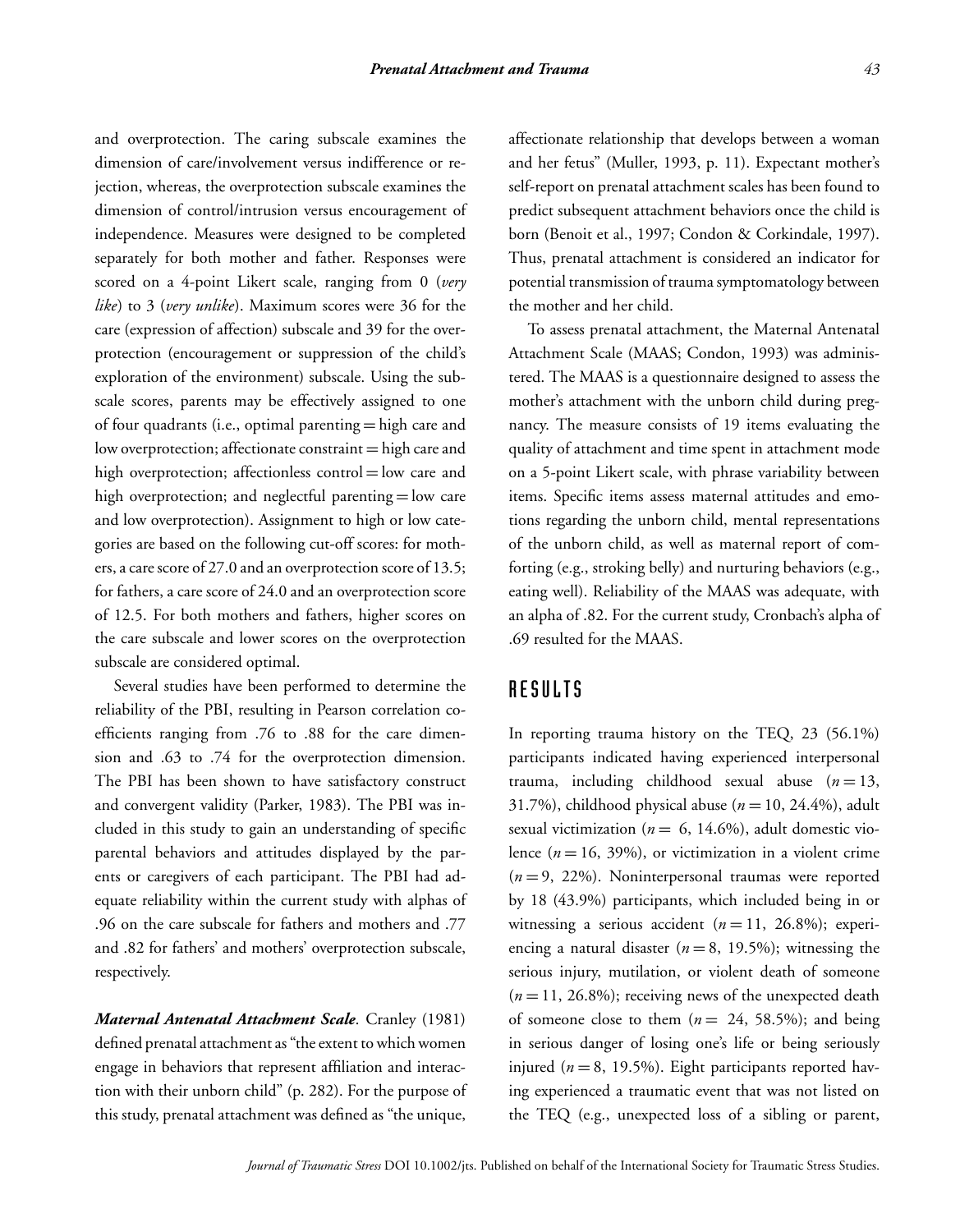death or torture of a pet/animal, parent incarceration). No participants reported experiencing military related traumas.

Chi-square analyses were conducted to compare respondents who reported a history of interpersonal with those who did not report a history of interpersonal trauma. When participants were classified into interpersonal and no interpersonal trauma groups, the two subgroups maintained demographic characteristics similar to the full sample. Employment status was the only significant difference in demographics between the two groups,  $\chi^2$  (6,  $N = 41$ ) = 13.27,  $p < .05$ , which was assessed by seven employment categories: employed fulltime, employed parttime, unemployed, unemployed due to disability, fulltime student, part-time student, or fulltime homemaker. Participants in the interpersonal trauma group were significantly more likely to report being unemployed not due to disability  $(n = 13, 56.5\%)$ , than participants in the no interpersonal trauma group  $(n=2, 11.1\%)$ , whereas participants in the no interpersonal trauma group  $(n = 12, 66.7\%)$ were more likely to report full- or part-time employment. In regard to noninterpersonal traumatic events reported, witnessing a violent death,  $\chi^2$  (1,  $N=41$ ) = 7.40,  $p <$ .01, and being in danger of losing one's own life,  $\chi^2$  (1,  $N = 41$ ) = 3.98,  $p < .05$ , represented the only significant differences between the two groups. Interpersonal trauma respondents were significantly more likely to report experiencing these noninterpersonal traumas than were respondents in the noninterpersonal trauma group. Finally, a significant difference was found between groups in the total number of traumatic events,  $t(40) = 30.52$ ,  $p < .001$ , with the interpersonal trauma group reporting more total traumatic events. Traumatic events reported by group are presented in Figure 1.



*Figure 1.* Specific traumas reported on the Traumatic Events Questionnaire (TEQ) by interpersonal trauma respondents ( $n = 23$ ) and no interpersonal trauma respondents ( $n = 18$ ). *Note*. Line numbers indicate combined group totals.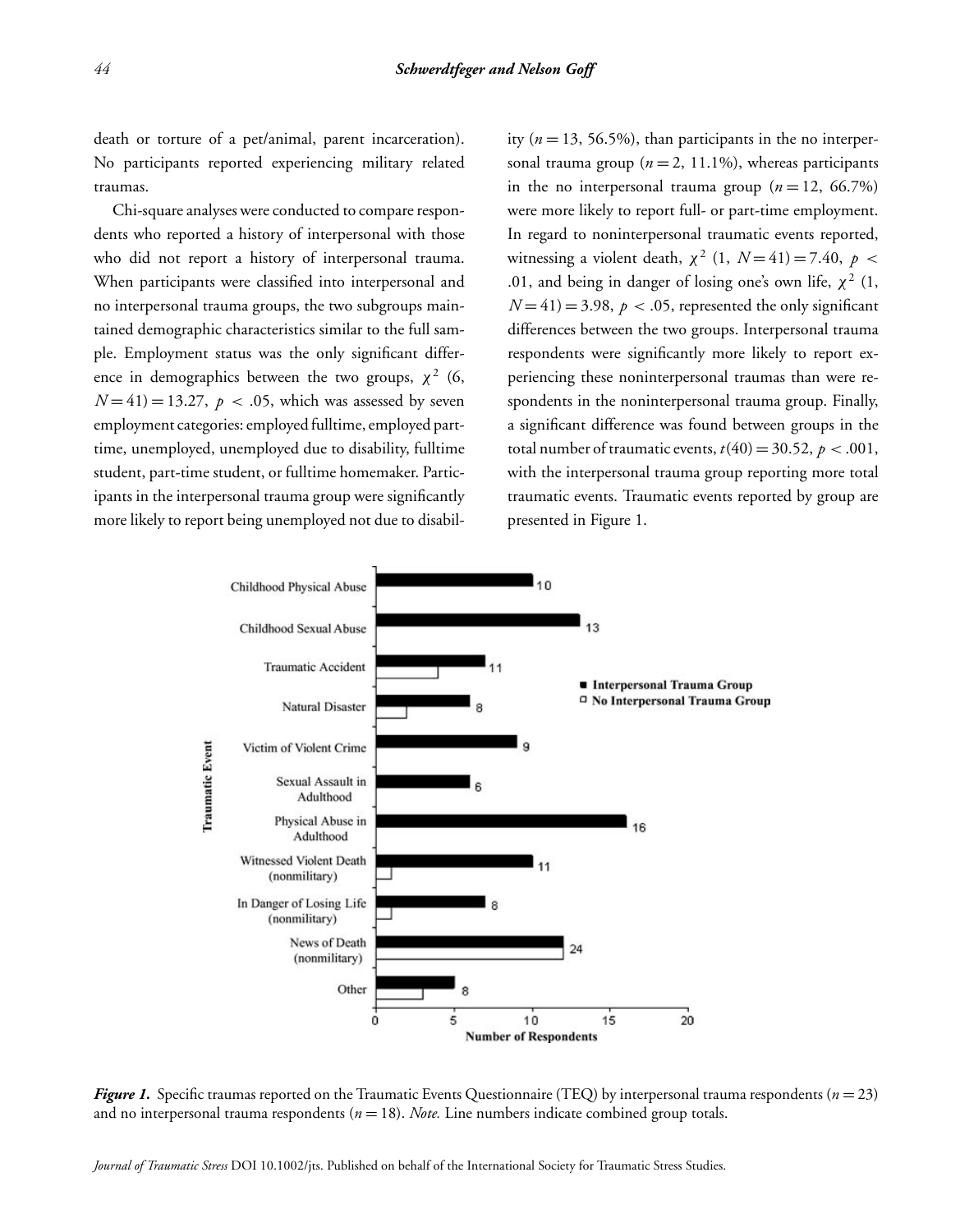#### Correlation Analyses

It was expected that mothers' past trauma history and the quality of the past parental attachment behaviors of parents or caregivers would be significantly related to expectant mothers' current trauma symptoms and current prenatal attachment with the unborn child. The total number of traumatic events correlated significantly with trauma symptoms,  $r(41) = .51$ ,  $p < .01$ , as well as with scores on the two past parental attachment behaviors subscales for fathers,  $r(36) = -.53$ ,  $p < .01$  for care, and  $r(36) = .41$ ,  $p < .01$  for overprotection. However, there was not a significant correlation between the total number of traumatic events and the mother parental attachment behaviors subscales, or between the total traumatic events and current prenatal attachment and bonding. Mother overprotection scores were significantly correlated with trauma symptoms,  $r(41) = .33$ ,  $p < .05$ , and father care scores were correlated with the participants' prenatal attachment with their unborn child,  $r(36) = .32$ ,  $p < .05$ . Correlations among study variables are presented in Table 1.

# Factors Predicting Current Trauma Symptoms and Prenatal Attachment

Hierarchical regression analyses were conducted separately to determine whether past trauma history and the quality

*Table 2.* Summary of Regression Analysis for Variables Predicting Current Trauma Symptoms (*N* = 41)

| Variable   | B       | SE B | ß         |
|------------|---------|------|-----------|
| Step 1     |         |      |           |
| <b>TEQ</b> | 3.06    | 0.84 | $0.51***$ |
| Step 2     |         |      |           |
| <b>TEQ</b> | 2.73    | 1.02 | $0.45***$ |
| PBI-MC     | 0.27    | 0.25 | 0.20      |
| PBI-MO     | 0.73    | 0.32 | $0.42*$   |
| PBI-FC     | $-0.16$ | 0.25 | $-0.13$   |
| PBI-FO     | $-0.13$ | 0.34 | $-0.07$   |
|            |         |      |           |

*Note*.  $R = .51$ ,  $R_{\text{adj}}^2 = .24$ ,  $\Delta R^2 = .26$  for Step 1,  $F(1, 39) = 13.40***;$  $R = .60$ ,  $R_{\text{adj}}^2 = .27$ ,  $\Delta R^2 = .10$  for Step 2,  $F (5, 35) = 3.90^{**}$ . TEQ = Traumatic Events Questionnaire; PBI = Parental Bonding Instrument; PBI-MC = PBI mother care subscale; PBI-MO = PBI mother overprotection subscale; PBI-FC = PBI father care subscale; PBI-FO = PBI father overprotection subscale.

 $p < .05.$  \*\*  $p < .01.$  \*\*\*  $p < .001$ .

of the past parental attachment behaviors of parents or caregivers would predict expectant mothers' current trauma symptoms and current prenatal attachment development with the unborn child. First, the total number of traumatic events was entered as the first step, followed by the past parental attachment behavior subscales (mother care and overprotection and father care and overprotection) to test whether they predicted current trauma symptoms. Results of this regression analysis are presented in Table 2.

Of the five predictors tested, past trauma history and mother overprotection significantly predicted the current

| Variable | TEQ      | <b>TSC-40</b> | PBI-FC   | PBI-FO   | PBI-MC   | PBI-MO   | MAAS  |
|----------|----------|---------------|----------|----------|----------|----------|-------|
| TEQ      |          |               |          |          |          |          |       |
| TSC-40   | $.51***$ |               |          |          |          |          |       |
| PBI-FC   | $-.53**$ | $-.27$        |          |          |          |          |       |
| PBI-FO   | $.41***$ | .23           | $-.59**$ |          |          |          |       |
| PBI-MC   | $-.20$   | $-.15$        | $-.05$   | .08      |          |          |       |
| PBI-MO   | .13      | $.33*$        | .16      | .04      | $-.60**$ |          |       |
| MAAS     | $-.26$   | $-.27$        | $.32*$   | $-.20$   | $-.01$   | .04      |       |
| M        | 3.02     | 21.10         | 20.25    | 17.25    | 27.15    | 16.59    | 74.07 |
| SD       | 2.36     | 14.27         | 12.06    | 8.03     | 10.22    | 8.12     | 6.47  |
| Range    | $0 - 9$  | $0 - 59$      | $0 - 36$ | $4 - 33$ | $4 - 36$ | $3 - 36$ | 54–84 |

*Table 1.* Descriptive Statistics and Correlations Among Study Measures (*N* = 41)

*Note*. TEQ = Traumatic Events Questionnaire; TSC-40 = Trauma Symptom Checklist-40; PBI = Parental Bonding Instrument; PBI-FC = PBI father care subscale; PBI-FO = PBI father overprotection subscale; PBI-MC = PBI mother care subscale; PBI-MO = PBI mother overprotection subscale; MAAS = Maternal Antenatal Attachment Scale. ∗ *p* < .05, two-tailed. ∗∗ *p* < .01, two-tailed.

*Journal of Traumatic Stress* DOI 10.1002/jts. Published on behalf of the International Society for Traumatic Stress Studies.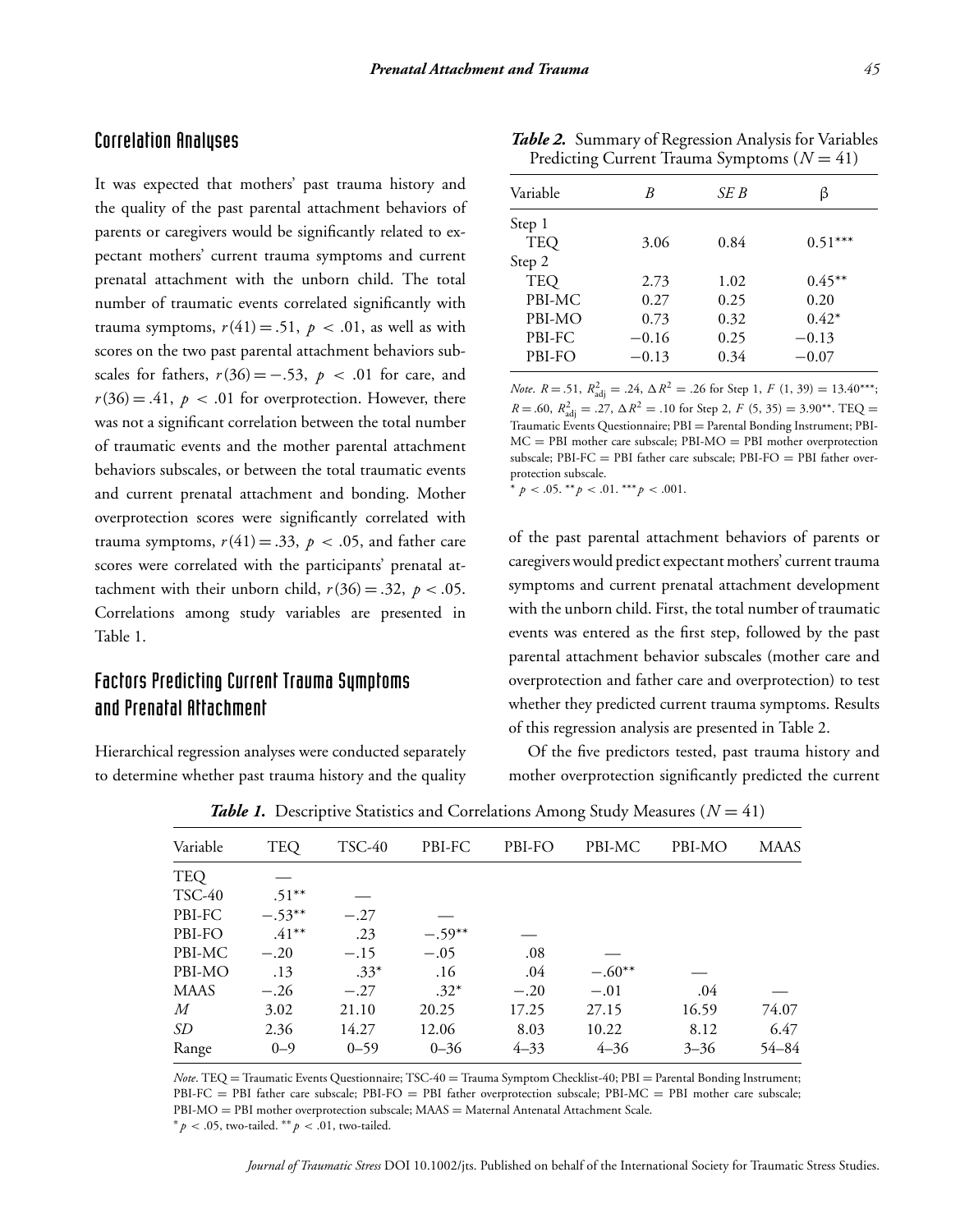| ۰.                |
|-------------------|
|                   |
| I<br>۰.<br>×<br>v |

|               | No interpersonal trauma ( $n = 18$ ) |      |           | Interpersonal trauma ( $n = 23$ ) |       |          |            |         |
|---------------|--------------------------------------|------|-----------|-----------------------------------|-------|----------|------------|---------|
| Variable      | М                                    | SD   | Range     | М                                 | SD    | Range    | t          | d       |
| <b>TSC-40</b> | 14.39                                | 9.29 | $0 - 28$  | 26.35                             | 15.44 | $5 - 59$ | $8.39**$   | 0.91    |
| PBI-FC        | 26.33                                | 7.77 | $10 - 36$ | 15.49                             | 11.44 | $0 - 34$ | $11.86***$ | $-0.20$ |
| PBI-FO        | 13.50                                | 5.19 | $4 - 20$  | 20.18                             | 7.83  | $4 - 33$ | $9.75***$  | 0.18    |
| PBI-MC        | 30.06                                | 8.03 | $10 - 36$ | 24.87                             | 11.29 | $4 - 34$ | 2.71       | $-0.10$ |
| PBI-MO        | 14.28                                | 7.08 | $3 - 27$  | 18.39                             | 8.55  | $7 - 36$ | 2.71       | 0.10    |
| <b>MAAS</b>   | 76.44                                | 4.91 | 68–84     | 72.22                             | 7.03  | 54–84    | $4.70*$    | $-0.13$ |

*Table 3.* Descriptive Statistics of Study Measures by Interpersonal Trauma Group

*Note*. TSC-40 = Trauma Symptom Checklist-40; PBI = Parental Bonding Instrument; PBI-FC = PBI father care subscale; PBI-FO = PBI father overprotection subscale; PBI-MC = PBI mother care subscale; PBI-MO = PBI mother overprotection subscale; MAAS = Maternal Antenatal Attachment Scale.

 $*$   $p$  <.05.  $*$ <sup>\*</sup> $p$ </sup> <.01.  $*$ <sup>\*</sup> $p$ </sup> <.001.

trauma symptoms of participants,  $R^2 = .36$ ,  $R^2_{\text{adj}} = .27$ , *F*  $(5, 35) = 3.90, p < .01$ . However, mother caregiver caring behaviors and father caregiver caring and overprotection behaviors did not significantly predict participants' current trauma symptoms.<sup>1</sup> The greater number of trauma experiences reported and more overprotective behaviors of mother caregivers accounted for 27% of the participants' trauma symptom scores, providing partial support for Hypothesis 1.

For the second regression analysis, the total number of traumatic events was entered as the first step, followed by the past parental attachment behaviors subscales (mother care and overprotection and father care and overprotection) to test whether they predicted current prenatal attachment and bonding with the unborn child. Past trauma history, the quality of the relationship during childhood with mother caregivers, and the quality of the relationship during childhood with father caregivers were not significant predictors of current attachment to the unborn child,  $R^2 = .11$ ,  $R^2_{\text{adj}} = -.01$ ,  $F (5, 35) = .90$ , *ns*; thus, Hypothesis 2 was not supported.

#### Interpersonal Trauma Group Differences

Two separate multivariate analyses of variance (MANOVAs) were conducted to determine group differences on the dependent variables based on participants' self report of interpersonal trauma. Descriptive statistics for the interpersonal and no interpersonal trauma groups are provided in Table 3.

To test Hypothesis 3, the first MANOVA included current trauma symptoms and current prenatal attachment as the dependent variables. Univariate analysis of variance revealed significant differences between the groups for the TSC-40,  $F(1, 39) = 8.39$ ,  $p < .01$ , and the MAAS,  $F(1, 19)$  $39$ ) = 4.70,  $p < .05$ . Thus, participants with a history of interpersonal trauma reported significantly higher trauma symptoms and lower prenatal attachment than those who reported no history of interpersonal trauma, which indicates support for Hypothesis 3.

To test Hypothesis 4, the second MANOVA included the four PBI subscales (father care, father overprotection, mother care, and mother overprotection) as the dependent variables. Univariate analysis of variance revealed significant differences between the groups for the father PBI care, *F* (1, 39) = 11.86,  $p < .001$ , and overprotection subscales,  $F(1, 39) = 9.75$ ,  $p < 0.01$ . No significant differences were found between groups for scores on the mother PBI care,  $F(1, 39) = 2.71$ ,  $p = .11$ , and overprotection subscales,  $F(1, 39) = 2.71$ ,  $p = .11$ . Participants with a

<sup>1</sup> A supplemental regression analysis was conducted in which predictors found to be nonsignificant were removed. Results for the regression model predicting current trauma symptoms from total traumatic events and mother overprotection were similar to the primary regression analysis, therefore, the full regression analysis is reported here.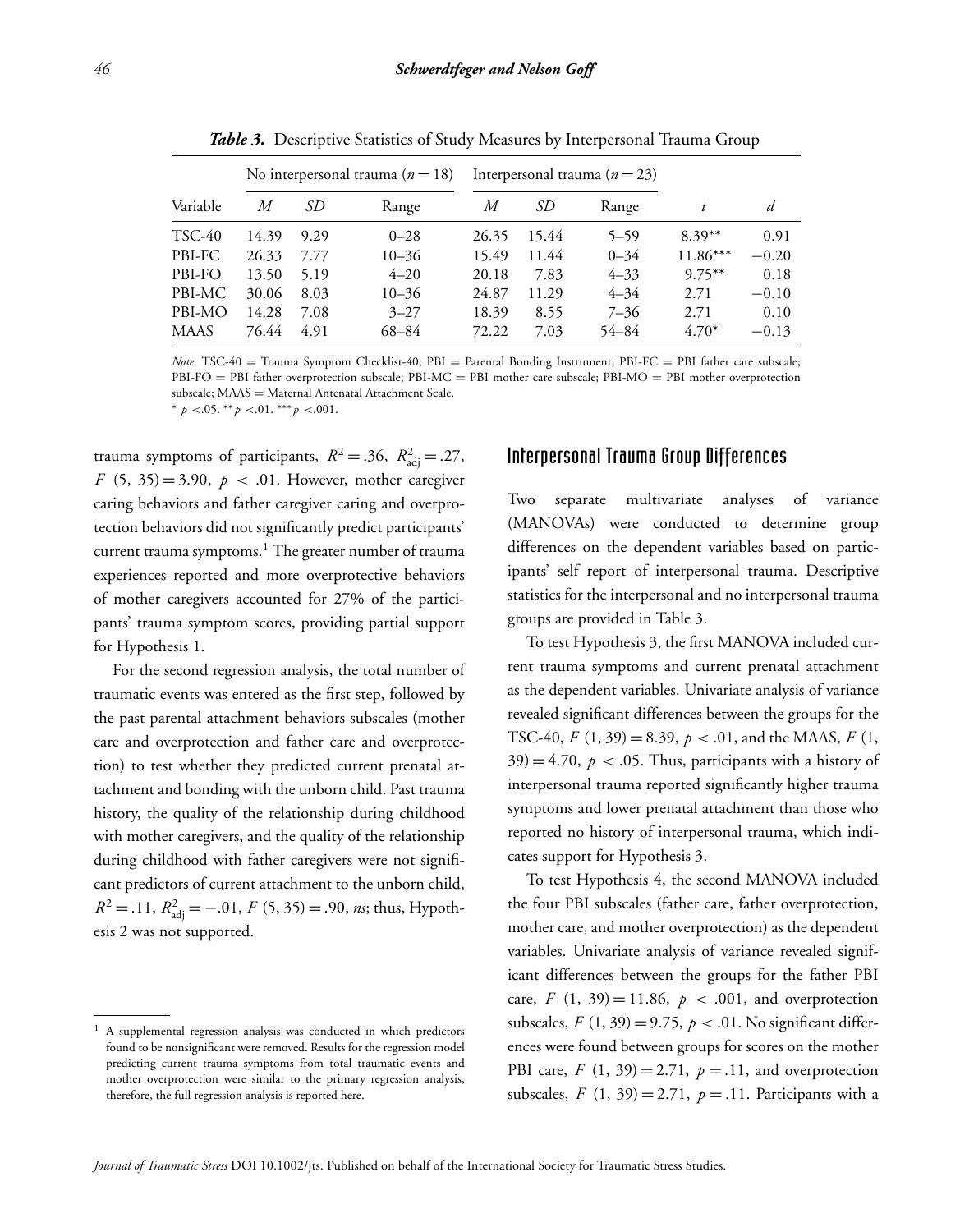history of interpersonal trauma reported lower scores on caring and higher scores on overprotection for fathers, but no difference for mothers; therefore, Hypothesis 4 was only partially supported.

## DISCUSSION

The current study is one of the first to focus on the impact of trauma exposure and symptoms on expectant mothers' development of prenatal attachment to the unborn child. Specifically, this study employed a unique sample of pregnant women, which has not been widely included in trauma research. Additionally, the ethnic diversity of the sample and the high response rate of recruited participants (80.4%) were also important strengths. The broad focus of the research to include both current individual symptoms and experiences, as well as family history variables, provides important information on the impact of previous trauma on expectant mothers' attachment to their child. Two primary results arose from the data. First, the total number of traumatic events and mother overprotection accounted for 27% of the variance in current trauma symptoms. Second, interpersonal trauma history appears to negatively affect current prenatal attachment.

Although it was hypothesized that past trauma history and past parental attachment behaviors of parents or caregivers during childhood would predict expectant mothers' current trauma symptoms, past trauma history and mother overprotection were the only significant predictors, providing partial support for Hypothesis 1. Mother care behaviors, father care behaviors, and father overprotection behaviors were not significant predictors of current trauma symptoms. In addition, Hypothesis 2 was not supported, as a significant predictive relationship between expectant mothers' past trauma experiences, past parental attachment behaviors during childhood, and current prenatal attachment with the unborn child was not found.

There may be several reasons for these results. First, although all participants had experienced some type of trauma in their past and several participants had experienced multiple traumatic events, the level of current trauma symptoms was relatively low, with an overall mean

of 21.1. Thus, participants were not experiencing severe or elevated trauma-related symptoms. In comparison, in a study among childhood sexual abuse survivors, Gold and Cardena (1998) reported an average score of 54.42 on the TSC-40. Gold, Milan, Mayall, and Johnson (1994) reported higher TSC-40 averages in their study of 654 female undergraduate students, with average scores of 70.4 for participants who reported a history of child sexual abuse, 73.5 among participants with a reported history of adult sexual assault, and 77.4 for participants who reported a history of both childhood sexual abuse and adult sexual assault. A participant sample exhibiting higher trauma symptoms might report more negative effects on their current attachment to their unborn child, particularly those with severe PTSD or similar psychiatric symptomatology (Loveland Cook et al., 2004; Seng et al., 2004).

Second, all participants in the current study were seeking care from the same prenatal medical clinic, which focused on promoting good health of women during pregnancy by implementing a comprehensive approach to prenatal care. As a part of the prenatal care process through this clinic, all participants had been assigned an individual social worker who served to monitor and assess mental health and social support, as well as to provide education and resources throughout the pregnancy. Additionally, expectant mothers with medically high-risk pregnancies were screened out of the program and referred to more specialized prenatal care centers. The therapeutic elements of the prenatal care provided to all participants may have been a factor in breaking the potential cycle of intergenerational transmission of disrupted attachment and trauma. Therefore, the current findings may be unique to this specific sample of seemingly resilient women.

Additional results from this study do suggest that the nature of interpersonal trauma experience has a unique impact on expectant mothers. When comparing expectant mothers who reported a history of interpersonal trauma with expectant mothers with no reported interpersonal trauma history, significant differences were found in regard to current trauma-related symptoms, current prenatal attachment, and past father caregiver parental behaviors. The interpersonal trauma group reported more impairment in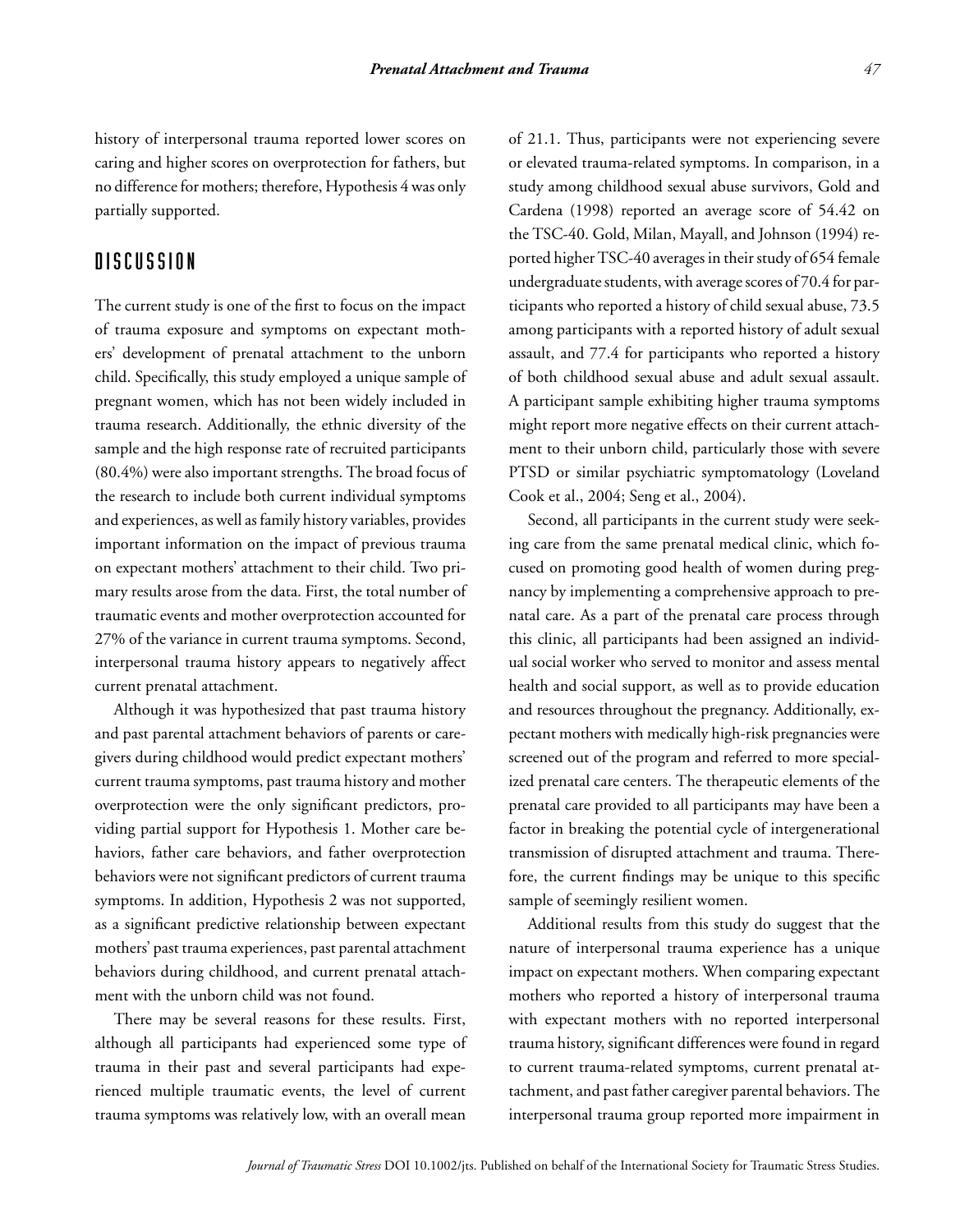these areas, providing support for Hypothesis 3 and partial support for Hypothesis 4. However, no significant differences were found between the groups concerning past mother caregiver parental behaviors. Most notable to the current study was the significant difference in prenatal attachment between the interpersonal trauma groups.

Several possible explanations can be made for the interpersonal trauma findings. The current study results concur with previous literature on the negative repercussions of interpersonal trauma (Breslau et al., 1998; Green, 1998; Kilpatrick & Resnick, 1992); however, the population sampled in this study provides an area of new information in the literature. Regarding father caregiving behaviors, a child's exposure to trauma may alter the parental bonding behaviors of father caregivers, or alternatively, that the father caregivers' parental behaviors of low care and high overprotection increase the likelihood of experiencing trauma. However, the statistically significant results should be interpreted with caution due to the low effect size (Cohen, 1969, 1992) results for both father caregiver subscales. Further research should address the specific aspects that may be unique to father caregivers.

Many interpersonal traumas occur in the context of an attachment relationship with parents, caregivers, spouses, or siblings; therefore, it is not surprising that future attachment relationships would be affected. The role of attachment is to provide protection and care; however, interpersonal trauma is likely to impinge adversely on an individual's patterns of attachment throughout his or her life, including future parental attachments. Thus, results from the current study provide further information that supports previous parental attachment research (Aber et al., 1999; Ammaniti, 1991; Benoit et al., 1997; Huth-Bocks et al., 2002; Huth-Bocks et al., 2004). Expectant mothers with a history of interpersonal (i.e., attachment-based) trauma reported significantly lower prenatal attachment development with their unborn child than did expectant mothers who reported no interpersonal trauma history. Thus, interpersonal trauma history may be a unique factor in future attachment relationships; however, the particular mechanisms by which these attachment effects occur require further study.

A number of limitations to the current study are worthy of discussion. First, only 41 participants completed the study measures. Although, the research was designed as an exploratory study and the sample was ethnically diverse, the small sample size limits the ability to generalize the findings. In addition, the sample was relatively homogenous in respect to income, education level, and geographic location. Although the sample included a range in length of gestation, it is important to note that women may have a very different sense of attachment to their unborn child early compared to later in their pregnancy. Gaining information from a more diverse sample may attain further understanding of how trauma impacts expectant mothers from a variety of backgrounds, including possible demographic characteristics, such as the role of employment status or other variables that may differ between interpersonal trauma groups. Finally, the high correlation between PBI subscales also suggests that the results should be interpreted with caution as it could influence the regression results within a sample of this size.

Within the current study, a broad definition of trauma was used to assess trauma history, which included being the direct victim of a traumatic event (e.g., childhood sexual abuse) or indirectly being impacted by traumatic events (e.g., learning about the death of someone close). In addition, there was a range in the total number of traumatic experiences the participants reported, although the total number of events was not as critical in this study as the type of traumatic experiences (e.g., interpersonal traumas).

The differences found between the interpersonal trauma group and the no interpersonal trauma group suggest that the specific impact may vary according to the nature of the trauma. However, the statistically significant results within the current study should be interpreted with caution due to the small effect sizes (Cohen, 1969, 1992) for the predictors. Future research should focus on the unique impact of various types of traumatic events, specifically gaining more information about the clinical significance of interpersonal trauma experiences on expectant mothers.

Future work also may help in understanding the role current trauma symptomatology plays within current prenatal attachment in expectant mothers. In the study,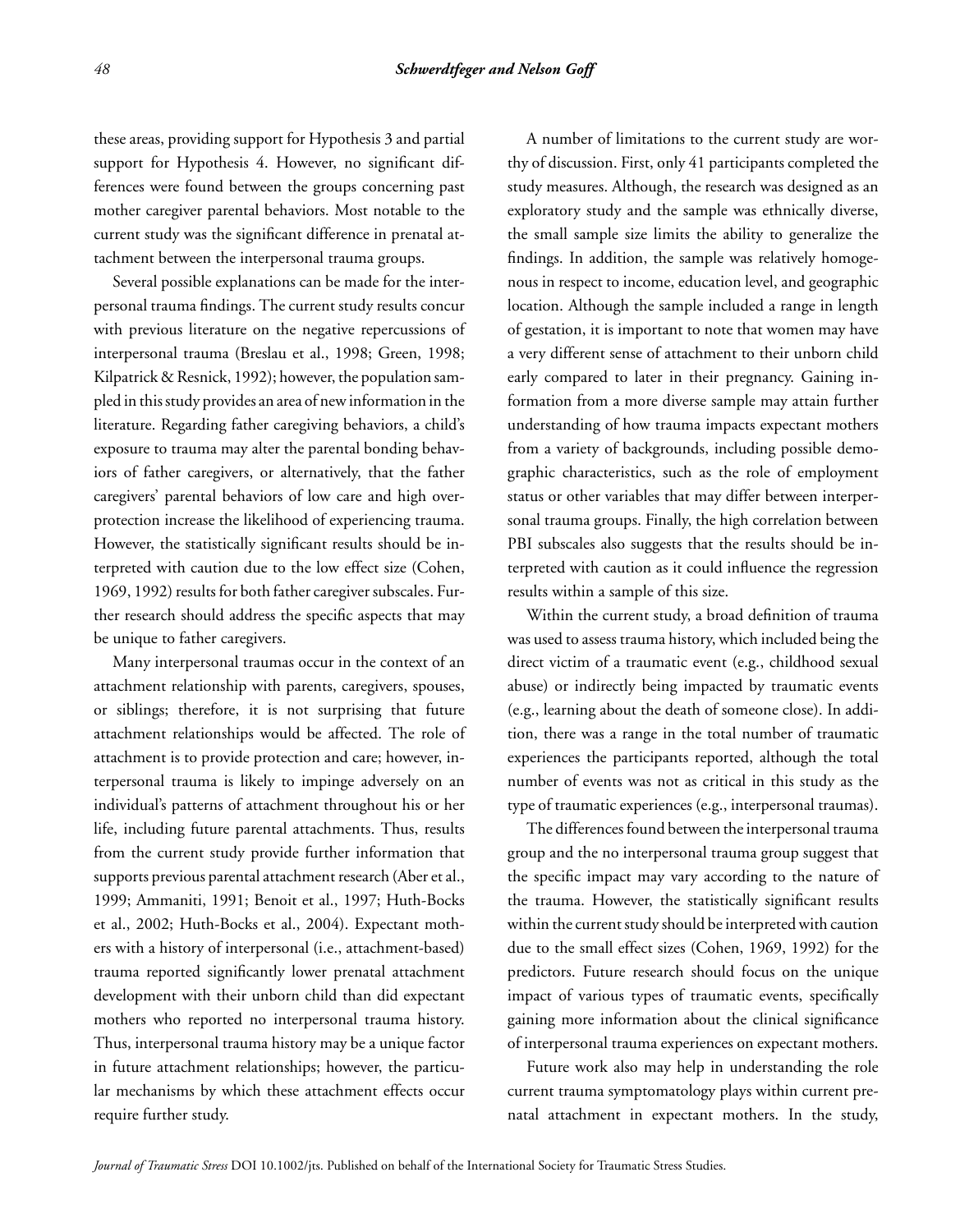although participants reported a high number of past trauma experiences, trauma symptom scores on the TSC-40 were low, which may not provide a clear picture of the symptoms or distress pregnant women with elevated PTSD symptoms may be experiencing. Future research focusing on a sample of expectant mothers with higher current trauma symptoms is needed to understand the impact of current trauma symptoms on prenatal attachment.

Finally, an important limitation to the current study involved the use of the MAAS as a self-report measure of prenatal attachment development in expectant mothers. In research of attachment, both in young children (Berlin, 2005; Solomon & George, 1999) and adults (Crowell, Fraley, & Shaver, 1999), issues regarding the measurement of attachment (e.g., behavioral observation, narrative, interview, self-report) are pervasive. Even greater uncertainty surrounds the assessment of prenatal attachment as it focuses on the fantasized attachment relationship with the unborn child, rather than an observable parent–child relationship. In addition, the lack of norms, categories, or cutoff scores for the MAAS provides no sense of the expected distribution, limiting the interpretation of the clinical significance of the current findings. Thus, future research should involve additional self-report measures, interviews, and observations of prenatal attachment in a broader, more diverse sample of women.

Exploring mother–infant prenatal attachment is an important focus in understanding the intergenerational consequences of trauma. The current study provided an investigation of the impact past attachment and trauma can have on expectant mothers' attachment to their unborn child. The results suggest that although trauma history, in general, does not appear to negatively impact expectant mothers' current prenatal attachment with the unborn child, the nature of interpersonal trauma experiences do have a significant relationship to prenatal attachment. Although further research in this area is needed to confirm and expand the current findings, this study has important implications for researchers and clinicians interested in better understanding the systemic impact of trauma across generations. To break the cycle of the intergenerational transmission of trauma, attention needs to be paid to the critical role expectant mothers play in preventing the negative effects of trauma on infant and child victims.

## REFERENCES

- Aber, J. L., Belsky, J., Slade, A., & Crnic, K. (1999). Stability and change in mothers' representations of their relationship with their toddlers. Developmental Psychology, 35, 1038–1047.
- American Psychiatric Association. (1987). Diagnostic and statistical manual of mental disorders (3rd ed., rev.). Washington, DC: Author.
- American Psychiatric Association. (1994). Diagnostic and statistical manual of mental disorders (4th ed.). Washington, DC: Author.
- American Psychiatric Association. (2000). Diagnostic and statistical manual of mental disorders (4th ed., text rev.). Washington, DC: Author.
- Ammaniti, M. (1991). Maternal representations during pregnancy and early infant-mother interactions. Infant Mental Health Journal, 12, 246–255.
- Benoit, D., Parker, K. C., & Zeanah, C. H. (1997). Mothers' representations of their infants assessed prenatally: Stability and association with infants' attachment classifications. Journal of Child Psychology and Psychiatry, 38, 307–313.
- Berlin, L. J. (2005). Interventions to enhance early attachments: The state of the field today. In L. J. Berlin, Y. Ziv, L. Amaya-Jackson, & M. T. Greenberg (Eds.), Enhancing early attachments: Theory, research, intervention, and policy (pp. 3–33). New York: Guilford Press.
- Bowlby, J. (1969). Attachment and loss: Vol 1. Attachment. New York: Basic Books.
- Breslau, N., Kessler, R. C., Chilcoat, H. D., Schultz, L. R., Davis, G. C., & Andreski, P. (1998). Trauma and posttraumatic stress disorder in the community: The 1996 Detroit area survey of trauma. Archives of General Psychiatry, 55, 626–632.
- Briere, J. (1996). Psychometric review of the Trauma Symptom Checklist-40. In B. H. Stamm (Ed.), Measurement of stress, trauma, and adaptation. Lutherville, MD: Sidran.
- Cohen, J. (1969). Statistical power analysis for the behavioral sciences. San Diego: Academic Press.
- Cohen, J. (1992). A power primer. Psychological Bulletin, 112, 155– 159.
- Condon, J. T. (1993). The assessment of antenatal emotional attachment: Development of a questionnaire instrument. British Journal of Medical Psychology, 66, 167–183.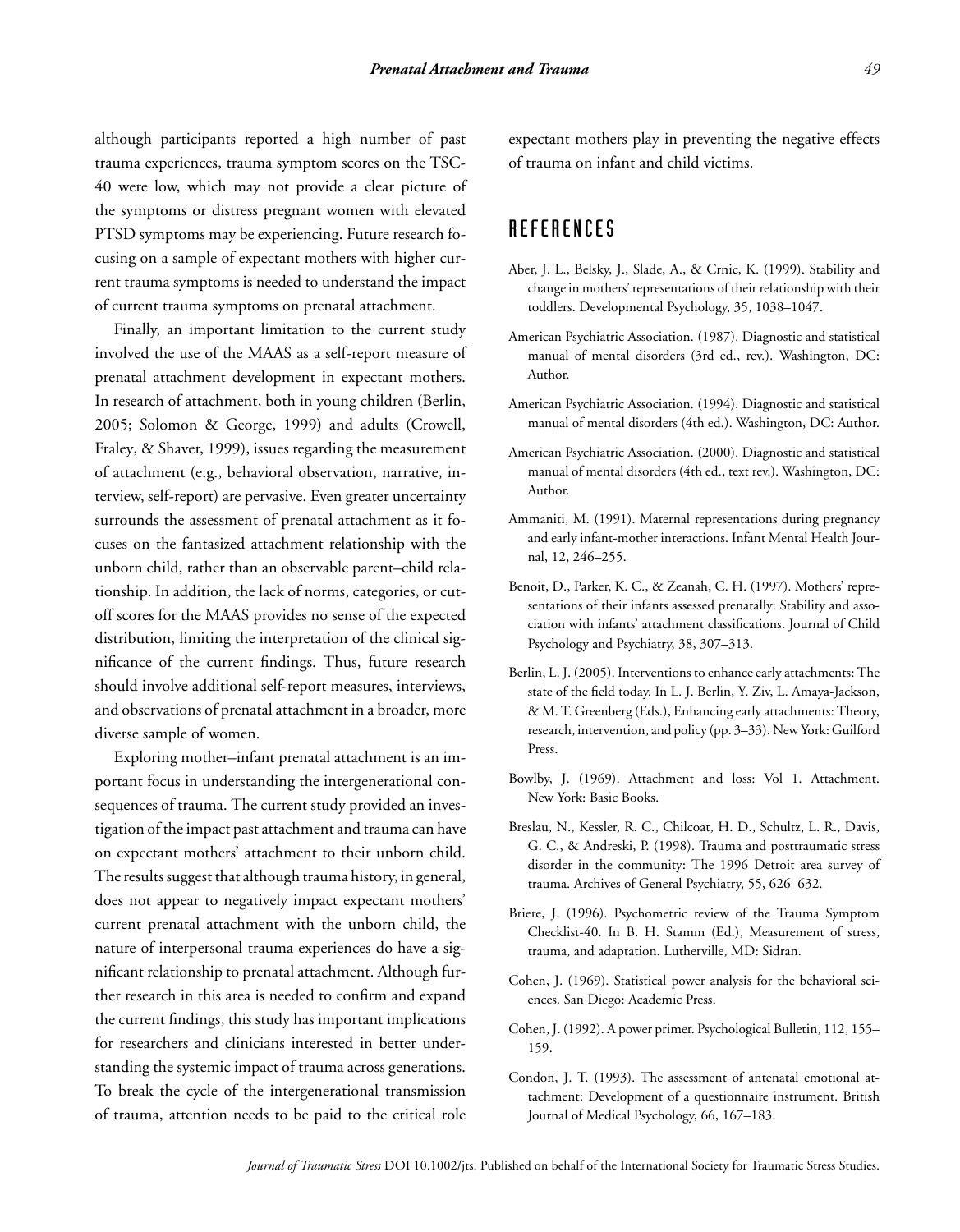- Condon, J. T., & Corkindale, C. (1997). The correlates of antenatal attachment in pregnant women. British Journal of Medical Psychology, 70, 359–372.
- Cranley, M. S. (1981). Development of a tool for the measurement of maternal attachment during pregnancy. Nursing Research, 30, 281–284.
- Crowell, J. A., Fraley, R. C., & Shaver, P. R. (1999). Measurement of individual differences in adolescent and adult attachment. In J. Cassidy & P. R. Shaver (Eds.), Handbook of attachment: Theory, research, and clinical applications (pp. 434–465). New York: Guilford Press.
- Felsen, I. (1998). Transgenerational transmission of effects of the Holocaust: The North American research perspective. In Y. Danieli (Ed.), International handbook of multigenerational legacies of trauma. The Plenum series on stress and coping (pp. 43–68). New York: Plenum.
- Fraiberg, S., Adelson, E., & Shapiro, V. (1975). Ghosts in the nursery: A psychoanalytic approach to the problems of impaired infant–mother relationships. Journal of the American Academy of Child Psychiatry, 14, 387–421.
- Gold, J. W., & Cardena, E. (1998). Convergent validity of three posttraumatic symptom inventories among adult sexual abuse survivors. Journal of Traumatic Stress, 11, 173– 180.
- Gold, S. R., Milan, L. D., Mayall, A., & Johnson, A. E. (1994). A cross-validation study of the Trauma Symptom Checklist: The role of mediating variables. Journal of Interpersonal Violence, 9, 12–26.
- Green, B. L. (1998). Psychological responses to disasters: Conceptualization and identification of high-risk survivors. Psychiatry and Clinical Neurosciences, 52, 567–573.
- Huth-Bocks, A. C., Levendosky, A. A., & Bogat, G. A. (2002). The effects of domestic violence during pregnancy on maternal and infant health. Violence and Victims, 17, 169–185.
- Huth-Bocks, A. C., Levendosky, A. A., Bogat, G. A., & von Eye, A. (2004). The impact of maternal characteristics and contextual variables on infant–mother attachment. Child Development, 75, 480–496.
- Kilpatrick, D. G., & Resnick, H. S. (1992). Posttraumatic stress disorder associated with exposure to criminal victimization in clinical and community populations. In J. R. T. Davidson & E. B. Foa (Eds.), Posttraumatic stress disorder: DSM-IV and beyond (pp. 113–143). Washington, DC: American Psychiatric Press.
- Loveland Cook, C. A., Flick, L. H., Homan, S. M., Campbell, C., McSweeney, M., & Gallagher, M. E. (2004). Posttraumatic stress

disorder in pregnancy: Prevalence, risk factors, and treatment. Obstetrics & Gynecology, 103, 710–717.

- Lyons-Ruth, K., & Block, D. (1996). The disturbed caregiving system: Relations among childhood trauma, maternal caregiving, and infant affect and attachment. Infant Mental Health Journal, 17, 257–275.
- Main, M., & Hesse, E. (1990). Parents' unresolved traumatic experiences are related to infant disorganized attachment status: Is frightened and/or frightening parental behavior the linking mechanism? In M. T. Greenberg, D. Cicchetti, & E. M. Cummings (Eds.), Attachment in the preschool years: Theory, research, and intervention (pp. 161–182). Chicago: University of Chicago.
- Muller, M. (1993). Development of the prenatal attachment inventory. Western Journal of Nursing Research, 15, 199–215.
- Parker, G. (1983). Parental overprotection: A risk factor in psychosocial development. New York: Grune & Stratton.
- Parker, G., Tupling, H., & Brown, L. B. (1979). A parental bonding instrument. British Journal of Medical Psychology, 52, 1–10.
- Ricks, M. H. (1985).The social transmission of parental behavior: Attachment across generations. Monographs of the Society for Research in Child Development, 50, 211–227.
- Robertson, E., Grace, S., Wallington, T., & Stewart, D. E. (2004). Antenatal risk factors for postpartum depression: A synthesis of recent literature. General Hospital Psychiatry, 26, 289– 295.
- Schechter, D. S., Brunelli, S. A., Cunningham, N., Brown, J. B., & Baca, P. (2002). Mother–daughter relationships and child sexual abuse: A pilot study of 35 dyads. Bulletin of the Menninger Clinic, 66, 39–60.
- Schechter, D. S., Zeanah, C. H., Myers, M. M., Brunelli, S. A., Liebowitz, M. R., Marshall, R. D., et al. (2004). Psychobiological dysregulation in violence-exposed mothers: Salivary cortisol of mothers with very young children pre- and post-separation stress. Bulletin of the Menninger Clinic, 68, 319–336.
- Schwerdtfeger, K. L. (2004). Intergenerational transmission of trauma: Exploring mother–infant prenatal attachment. Unpublished master's thesis, Kansas State University, Manhattan, KS.
- Seng, J. S., Low, L. K., Sparbel, K. J. H., & Killion, C. (2004). Abuserelated post-traumatic stress during the childbearing year. Issues and Innovations in Nursing Practice, 46, 604–613.
- Solomon, J., & George, C. (1999). The measurement of attachment security in infancy and childhood. In J. Cassidy & P. R. Shaver (Eds.), Handbook of attachment: Theory, research, and clinical applications (pp. 287–316). New York: Guilford Press.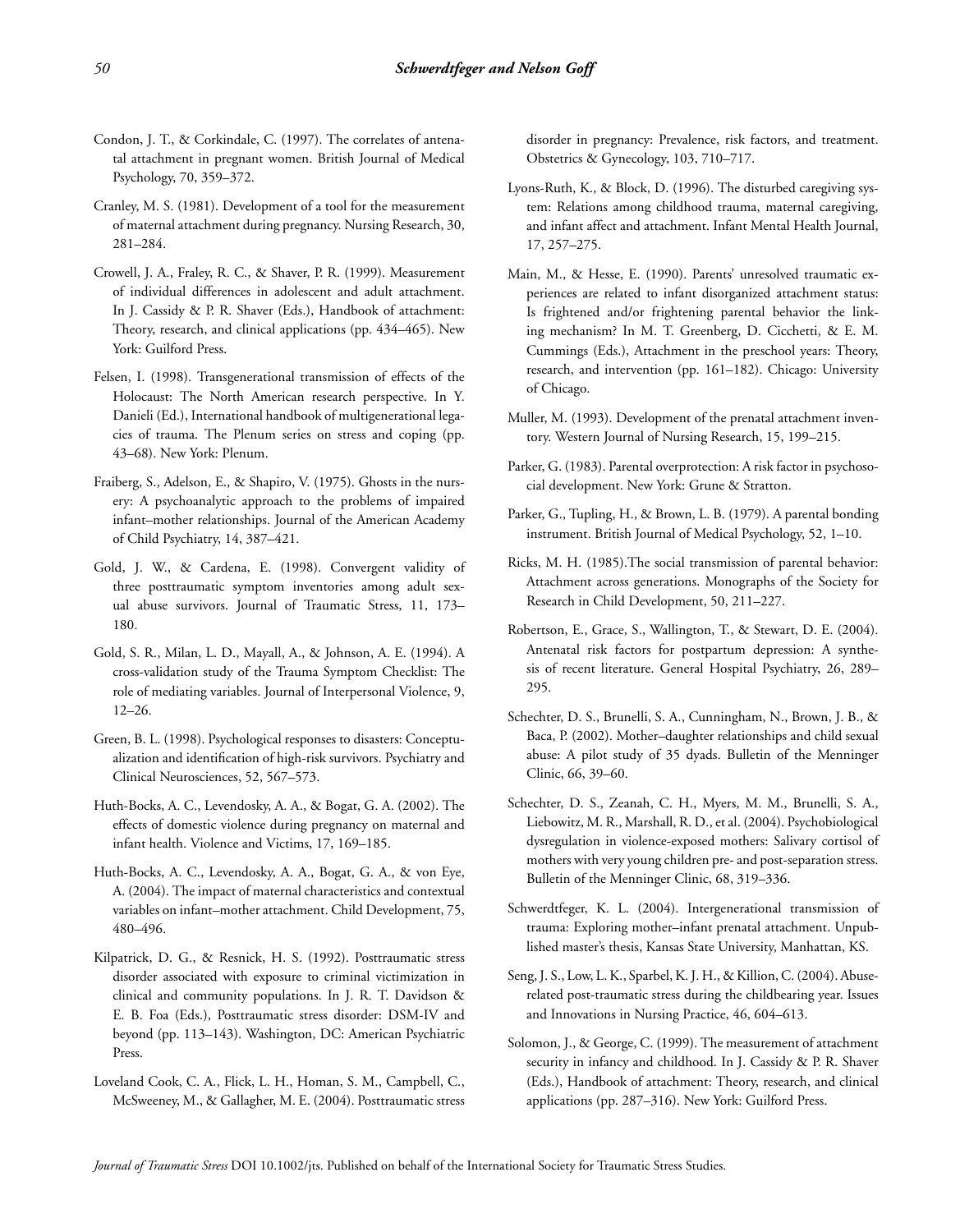- Steele, H., Steele, M., & Fonagy, P. (1996). Associations among attachment classifications of mothers, fathers, and their infants. Child Development, 67, 541–555.
- U.S. Department of Health and Human Services' Office for Human Research Protections. (2005, June 23). Code of Federal Regulations, Title 45. Public Welfare, Department of Health and Human Services, Part 46 Protection of Human Subjects. Retrieved August 1, 2005, from http://www.hhs.gov/ohrp/ humansubjects/guidance/45cfr46.htm
- Vrana, S., & Lauterbach, D. (1994). Prevalence of traumatic events and post-traumatic psychological symptoms in a nonclinical sample of college students. Journal of Traumatic Stress, 7, 289–302.
- Walker, M. (1999). The inter-generational transmission of trauma: The effects of abuse on the survivor's relationship with their children and on the children themselves. European Journal of Psychotherapy, Counseling and Health, 2, 281–296.
- Yehuda, R. (2002). Current status of cortisol findings in posttraumatic stress disorder. Psychiatric Clinic of North America, 25, 341–368.
- Yehuda, R., Engel, S. M., Brand, S. R., Seckl, J., Marcus, S. M., & Berkowitz, G. S. (2005). Transgenerational effects of posttraumatic stress disorder in babies of mothers exposed to the World Trade Center attacks during pregnancy. Journal of Clinical Endocrinology & Metabolism, 90, 4115–4118.